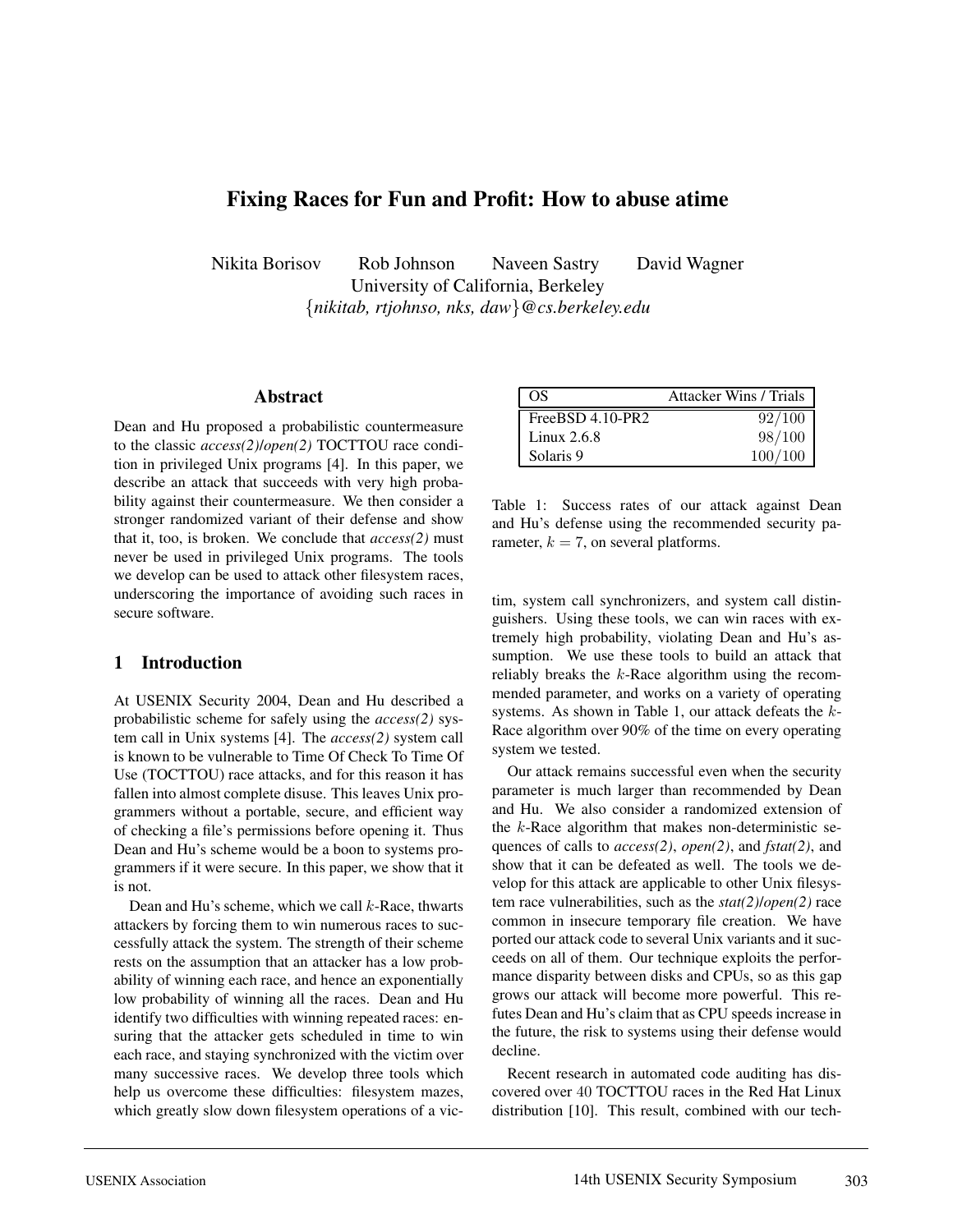niques for exploiting race conditions, shows that races are a prevalent and serious threat to system security.

In short, we show that the  $k$ -Race algorithm is insecure, that Unix filesystem races are easy to win, and that they will continue to be easy to win for the foreseeable future. The rest of this paper is organized as follows. We begin by reviewing setuid programs in Unix and the *access(2)*/*open(2)* race. Section 3 presents Dean and Hu's countermeasure for preventing *access(2)*/*open(2)* races. We then describe a simple attack on Dean and Hu's scheme in Section 4, and enhance this attack in Section 5. Sections 6 and 7 describe a randomized generalization of the  $k$ -Race algorithm, and an attack on that scheme. Section 8 considers other defenses against the *access(2)*/*open(2)* race. We consider related work in Section 9, and summarize our contributions in Section 10.

### **2 The** *access(2)***/***open(2)* **race**

The *access(2)* system call was introduced to address a problem with setuid-root programs. The original Unix authors invented the setuid mechanism to support controlled sharing in Unix environments. A setuid program runs with the permissions of the executable's owner instead of the invoker, enabling it to use private data files that the program's invoker cannot access. As a special case, a setuid-*root* program can access any file on the system, including the invoker's personal files. This leads to a classic confused deputy problem [6].

To see how the confused deputy problem arises, consider a setuid-root printing program that prepares users' files for printing and puts them onto the printing queue.<sup>1</sup> The queue is not accessible to ordinary users, but the setuid-root program can write to it. The program should only let users print files that they themselves can access. Unfortunately, since setuid-root programs have permission to read every file on the system, this implementation does not have any easy way to determine whether the requested input file is readable by the caller.

To solve this problem, Unix introduced the *access(2)* system call. A setuid program can use the *access(2)* system call to determine whether the invoker has the rights needed to open a file. This solves the confused deputy problem, but it also introduces a new security vulnerability: Time Of Check To Time Of Use races [8]. The vulnerability occurs because the return value from *access(2)* tells us about the state of the filesystem at some recent time in the past, but tells us nothing about what the state will be when we next operate on the filesystem.

To illustrate the vulnerability, consider a typical setuid program, which might call *access(2)* to check a file's per-

```
// Victim (installed setuid-root)
void main (int argc, char **argv)
{
  int fd;
  if (\arccos(\arccos[1], R_0K) := 0)exit(1);fd = open(argv[1], O_RDOMLY);// Do something with fd...
}
```
Figure 1: A setuid-root program vulnerable to the *access(2)*/*open(2)* TOCTTOU race attack. An attacker may be able to change the filesystem between the calls to *access(2)* and *open(2)*.

missions and then call *open(2)* to actually open the file if the check succeeds, as shown in Figure 1. Unfortunately, this code idiom is insecure. A clever attacker can attempt to modify the filesystem (e.g. by changing symbolic links) between the *access(2)* and *open(2)* system calls so that when the setuid program calls *access(2)*, the given filename points to a safe, accessible file, but when the setuid program calls *open(2)*, the filename points to a protected file. Thus, even if a setuid program uses *access(2)*, an attacker can still trick it into opening files that it should not.

Figure 1 shows a typical setuid-root program that is vulnerable to the *access(2)*/*open(2)* race, and Figure 2 shows a simple attack program that can trick the victim into opening /etc/shadow, a file that only root can read. The attack is very timing dependent: the attack program only succeeds if it manages to interrupt the victim program between its *access(2)* call and *open(2)* call. When this happens, the *access(2)* call succeeds because, at that time, the path activedir/lnk resolves to a user-accessible file, public file. After the victim calls *access(2)*, it gets interrupted, and the victim changes the symbolic link activedir to point to dir1. When the victim resumes, it calls *open(2)* on activedir/lnk, which now resolves to /etc/shadow. Since the victim is a setuid-root program, the *open(2)* succeeds, but the victim believes that it has opened a file accessible by the invoking user.

Notice that the attacker has a much better chance of winning the race if  $dir0$  is not currently in the buffer cache. If that is the case, then the victim's call to *ac* $cess(2)$  will have to fetch the contents of  $dir0$  from disk. This I/O will put the victim to sleep, giving the attacker a chance to run and switch the symbolic link activedir. This observation is one of the key ideas behind our attack on the k-Race defense.

<sup>1</sup>This example is inspired by an actual vulnerability in *lpr* in Red Hat, see https://www.redhat.com/archives/ redhat-watch-list/1999-October/msg00012.html.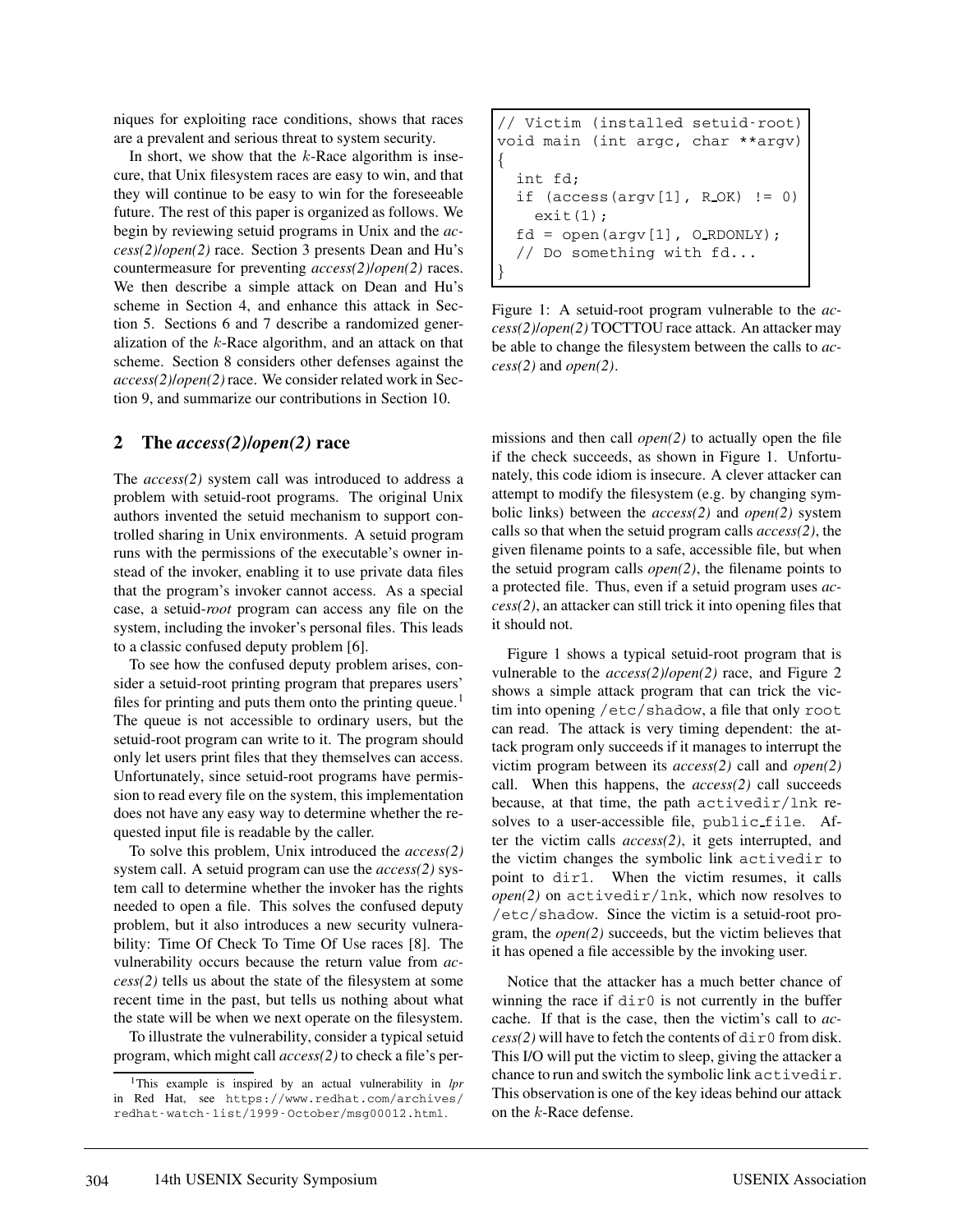```
// Attacker
void main (int argc, char **argv)
\{// Assumes directories and links:
 // dir0/lnk -> public file
 // dir1/lnk -> /etc/shadow
  // activedir -> dir0
 // Let the victim run
 if (fork() == 0) {
    system("victim activedir/lnk");
    exit(0);}
 usleep(1); // yield CPU
 // Switch where target points
 unlink("activedir");
  symlink("dir1", "activedir");
}
```
Figure 2: A program for exploiting *access(2)*/*open(2)* races. A non-root attacker can use this program to exploit the setuid-root program shown in Figure 1.

# **3 The** k**-Race proposal**

Dean and Hu noticed that, in practice, exploiting the *access(2)* race condition can be quite difficult. Their experiments showed that a naive attacker can only expect to win a race with probability  $10^{-3}$  on uniprocessor machines and  $10^{-1}$  on multiprocessor machines. Based on this evidence, Dean and Hu proposed a probabilistic countermeasure to this race condition. By requiring the attacker to win a large number of races, they intended to make it practically impossible to successfully exploit the *access(2)*/*open(2)* race.

An implementation of their defense is given in Figure 3. The k-Race algorithm essentially repeats the *ac-* $\cos(2)/\omega$ *pen(2)* idiom k times. To ensure that the attacker must win a race between every system call, the k-Race algorithm uses *fstat(2)* to check that every *open(2)* call resolves to the same file. To see how this works, consider an attacker trying to defeat  $k$ -Race. After the victim makes the first *access(2)* call, the attacker must switch symlinks so that, when the victim calls *open(2)*, the given filename points to a protected file. After the first call to *open(2)*, the attacker has tricked the victim into opening a secret file, but the k-Race algorithm forces the attacker to continue racing with the victim as follows. The victim next performs another call to *access(2)*. The attacker must race to switch the symlink to point to a public file, or this *access(2)* call will not succeed. Next, the victim calls *open(2)* again and uses *fstat(2)* to verify that the re-

```
int dh_access_open(char *fname)
{
  int fd, rept_fd;
  int orig_ino, orig_dev;
  struct stat buffer;
  if (\text{access}(\text{frame}, R_OK) != 0)return -1;
  fd = open(fname, O_RDONLY);
  if (fd < 0)return -1;
  // This is the strengthening.
  // *First, get the original inode.
  if (fstat(fd, &buffer) != 0)
    goto error;
  orig_inode = buffer.st_ino;
  orig_device = buffer.st_dev;
  // Now, repeat the race.
  // File must be the same each time.
  for (i=0; i < k; i++) {
    if (access(fname, R_OK) != 0)
      goto error;
    rept fd = open(fname, O RDOMLY);if (rept fd < 0)
      goto error;
    if (fstat(rept_fd, &buffer) != 0)
      goto error;
    if (close(reptfd) != 0)goto error;
    if (orig_inode != buffer.st_ino)
      goto error;
    if (orig_device != buffer.st_dev)
      goto error;
    /* If generation numbers are
       available, do a similar check
       for buffer.st_gen. */
  }
  return fd;
error:
  close(fd);
  close(rept_fd);
  return -1;
}
```
Figure 3: Dean and Hu's k-Race algorithm [4]. An attacker must win  $2k + 1$  races to defeat this algorithm.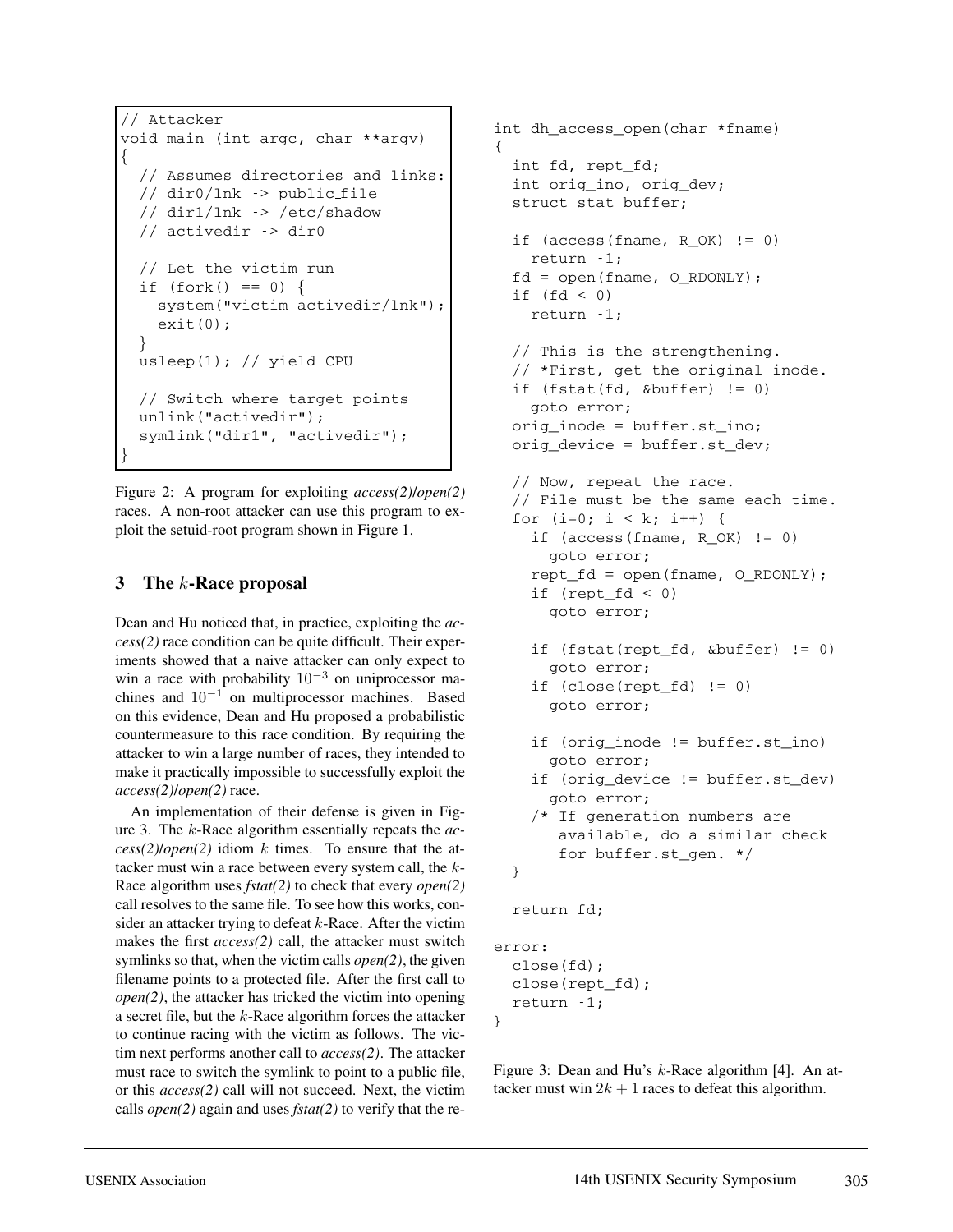sulting file descriptor is a handle on the same file as the result of the first call to *open(2)*. In order for this test to succeed, the attacker must race to switch the symlinks again to point to the private file. By making four system calls, *access(2)*, *open(2)*, *access(2)*, *open(2)*, the victim has forced the attacker to win three races.

In general, the  $k$ -Race algorithm allows the setuid-root program to make k *strengthening rounds* of additional calls to *access(2)* and *open(2)*, forcing the attacker to win a total of  $2k+1$  races. Dean and Hu reason that, since the adversary must win all  $2k + 1$  races, the security guarantees scale exponentially with the number of rounds. If  $p$ is the probability of winning one race, then the attacker will defeat the k-Race defense with probability  $\approx p^{2k+1}$ . Their measurements indicate that  $p \leq 1.4 \times 10^{-3}$  on uniprocessor machines on a range of operating systems, and  $p \leq 0.12$  on a multiprocessor Sun Solaris machine. Dean and Hu suggest  $k = 7$  as one reasonable parameter setting, and they estimate that with this choice the probability of a successful attack should be below  $10^{-15}$ .

In their argument for the security of their scheme, Dean and Hu consider a slightly modified attacker that attempts to switch activedir back and forth between dir0 and dir1 between each system call made by the victim. They observe that this attack will fail for two reasons. First, the attacker is extremely unlikely to win any race if dir0 is in the filesystem cache. Moreover, even if the attacker gets lucky and dir0 is out of cache during the victim's first call to *open(2)*, the victim's call to *open*(2) will bring  $\text{dir}0$  into the cache. In this case, dir0 will be in the cache for the victim's second call to *open(2)*, so the attacker will lose that race. Dean and Hu's experiments support this claim. Second, they note that this attack requires that the attacker remain synchronized with the victim. Dean and Hu added random delays between each *access(2)* and *open(2)* call to foil any attempts by the attacker to synchronize with the victim.

Although filesystem caching and synchronization are real problems for an attacker, we show in the next section that it is possible to modify the attack to overcome these difficulties.

### **4 Basic Attack**

As Dean and Hu observed, an attacker must overcome two obstacles to successfully attack their scheme. First, filesystem caching prevents the attacker from winning multiple races. Second, the attacker must synchronize with the victim. We deal with each problem in turn.

**Avoiding the cache.** The attack analyzed by Dean and Hu succumbs to caching effects because it re-uses



Figure 4: Our algorithm for defeating the  $k$ -Race algorithm. The algorithm forces the victim to perform I/O, and hence yield the CPU to the attacker, by switching among a series of directories, dir0, ..., dir15, all of which are out of the filesystem cache. The attacker detects the start of each of the victim's system calls by monitoring the access time of symbolic links in each directory.

dir0 and dir1. To avoid filesystem caching, we create 16 separate directories, dir0, ..., dir15, and use each directory exactly once. The even-numbered directories dir0, dir2, ..., dir14 all contain symbolic links to a publicly accessible file. The odd-numbered directories, dir1, dir3, ..., dir15, contain symbolic links to the protected file we are attacking, such as /etc/shadow. Initially, the symbolic link activedir points to dir0. After each of the victim's system calls, the attacker changes activedir to point to the next directory, as shown in the pseudo-code in Figure 4.

Since the attacker uses each directory exactly once, she has a much higher chance of winning all the races against the victim. If the attack begins with none of the directories in cache, then the victim will be forced to sleep on I/O for each of its system calls, giving the attacker time to update activedir to point to the next directory.

This attack succeeds only when  $dir0, ..., dir15$  are not in the operating system's buffer cache. If the attacker tries to run the attack immediately after creating these directories, she will fail because they will all still be in the cache. For the rest of this section, we assume the attacker has some method to flush all these directories from cache after creating them. Section 5 describes a more powerful attack that eliminates this assumption.

**Staying in sync.** To stay synchronized with the victim, the attacker must be able to detect when the victim has begun each call to *access(2)* or *open(2)*. The key insight is that Unix updates the access time on any symbolic links it traverses during name resolution.<sup>2</sup> The attacker can use this to monitor the filesystem operations performed by the victim. The attacker simply needs to

<sup>&</sup>lt;sup>2</sup>Some NFS configurations do not update link access times, but every local filesystem we tested exhibited this behavior. Some kernels support a noatime mount option that disables access time updates. Access time polling is not critical to our attack, though. The system call distinguishers we develop in Section 7 can be used instead of access time polling to synchronize with the basic k-Race algorithm.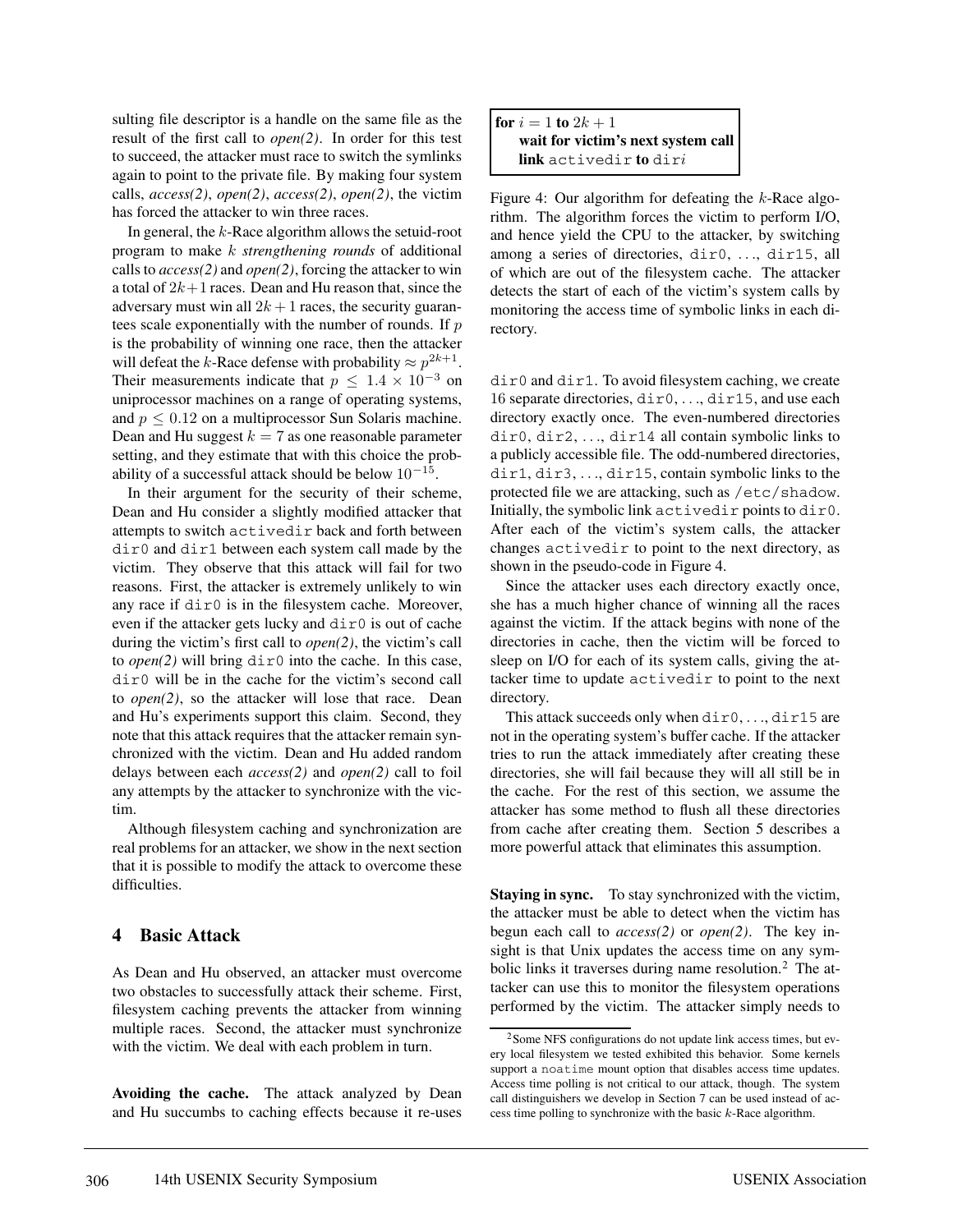| dir0/iotrap/lnk  | symlink | public file                                |
|------------------|---------|--------------------------------------------|
| dir0/sentry      | symlink | dir0/iotrap                                |
| dir1/iotrap/lnk  |         | $\xrightarrow{\text{symlink}}$ /etc/shadow |
| dir1/sentry      |         | $\xrightarrow{\text{symlink}}$ dir1/iotrap |
| dir2/iotrap/lnk  | symlink | public_file                                |
| dir2/sentry      |         | $\xrightarrow{\text{symlink}}$ dir2/iotrap |
|                  |         |                                            |
| dir15/iotrap/lnk |         | symlink /etc/shadow                        |
| dir15/sentry     | symlink | dir15/iotrap                               |

Figure 5: The directory structure used in our basic attack on the k-Race algorithm. The attacker synchronizes with the victim by polling the access time of dir*i*/sentry. The attacker must first flush all the iotrap directories from the filesystem cache so that the victim will sleep on I/O when it traverses them. The attacker creates a symbolic link activedir pointing to dir0 and runs the victim with arguement activedir/sentry/lnk.

poll the access time of a symbolic link in the path it passes to the victim. When the access time of that link changes, the victim must have begun a call to *access(2)* or *open(2)*.

Unfortunately, there is a small hitch with this simple approach. In Unix, the access time is recorded only to a 1-second granularity. Consequently, the attacker cannot poll the access time of activedir because, every time she updates activedir to point to a new directory, she will change its access time to the current second, and hence will not be able to detect further accesses for up to a second. By then, the race will be over. Moreover, the attacker cannot poll the access time on dir7/lnk since this would pull dir7 into the filesystem cache. This makes it a challenge to stay synchronized with the victim.

This hurdle can be surmounted with an appropriate re-arrangement of the directory structure. See Figure 5 for the directory structure we use to enable polling without disturbing the filesystem cache. Inside each directory, dir*i*, we create another subdirectory iotrap and a symbolic link sentry pointing to iotrap. We then create the final link, lnk, that points to the public or protected file inside dir*i*/iotrap. The attacker gives the victim the filename activedir/sentry/lnk, and polls the access time of activedir/sentry.

#### **Summary.**

1. The attacker creates 16 directories as shown in Figure 5 and a symbolic link activedir to dir0.

- 2. She forces the cache entries for these directories out of memory.
- 3. The attacker then executes the victim with argument activedir/sentry/lnk.
	- (a) The victim calls *access(2)*. The kernel begins traversing this path and updates the access time on dir0/sentry. After resolving the symbolic link dir0/sentry, the victim is put to sleep while the operating system loads the contents of dir0/iotrap. The victim is now suspended in the middle of executing the *access(2)* call.
	- (b) The attacker then gains the CPU, and polls the access time on dir0/sentry. Upon noticing that the access time has been updated, the attacker knows that the victim has begun its first *access(2)* call. The attacker switches activedir to point to dir1 and begins polling the access time on dir1/sentry. The victim's suspended *access(2)* call will not be affected by this change to activedir because it has already traversed that part of the path.
	- (c) Eventually, the victim's I/O completes and it finishes the *access(2)* call successfully.

When the victim calls *open(2)*, the exact same sequence of events occurs: the kernel updates the access time on dir1/sentry, the victim sleeps on I/O loading dir1/iotrap, the attacker runs and notices the updated access time on dir1/sentry, the attacker switches activedir to point to dir2, and the victim completes the *open(2)* successfully. This process repeats for the victim's remaining system calls, and the attacker fools the victim into opening a protected file.

We implemented and tested this simple attack on several different machines and found that the attack works but is extremely sensitive to the target machine's state. For example, if the directories used in the attack happen to be arranged close together on disk, then the attack will often fail. In the next section, we develop a robust version of this attack that succeeds with high probability on all the machines we tested.

## **5 Full Attack**

In this section, we increase the power and reliability of our attack. The full attack is robust, succeeds with high probability, can defeat the k-Race algorithm with over 100 rounds of strengthening, and doesn't depend on the attacker's ability to perfectly flush the kernel filesystem cache.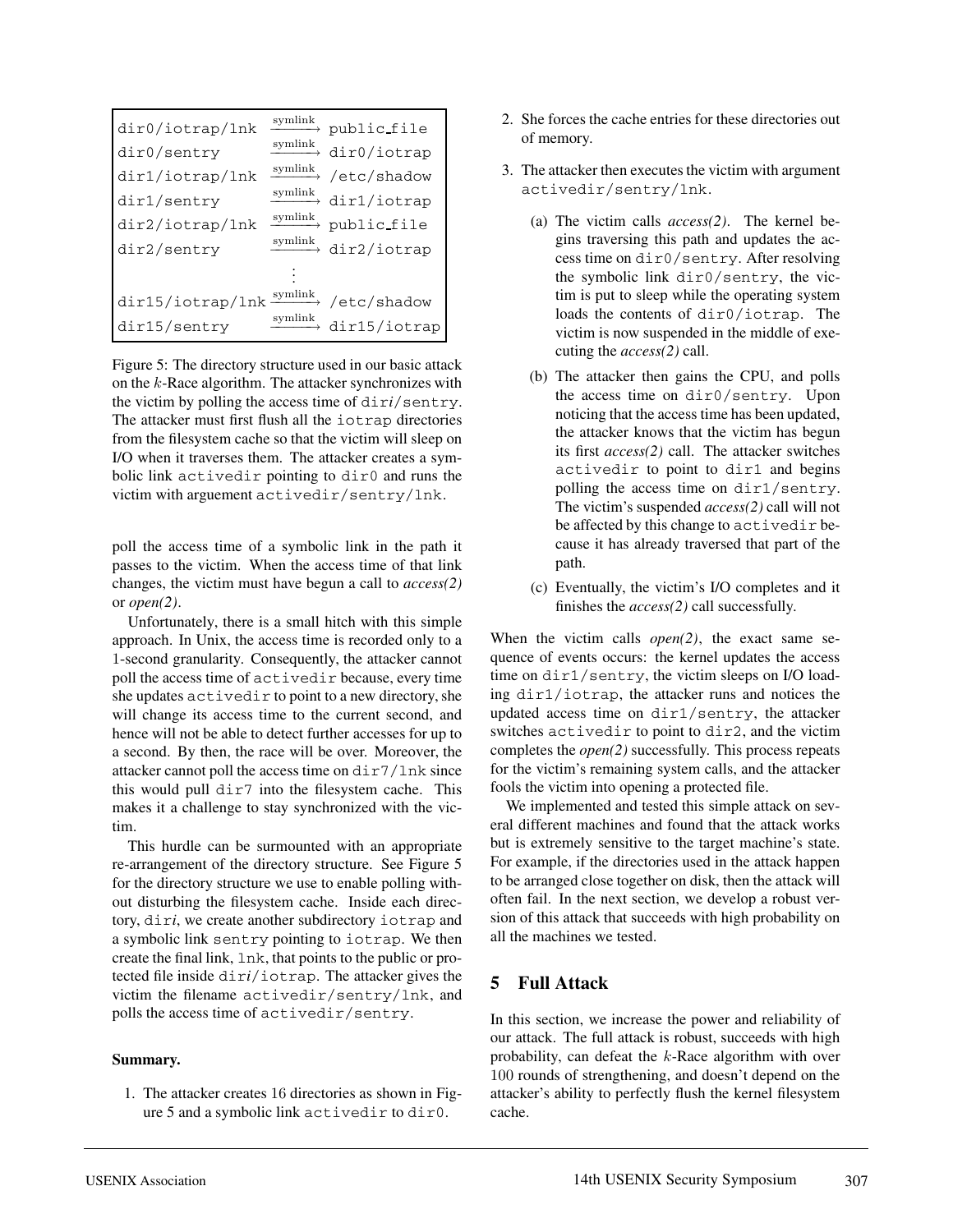

Figure 6: Malicious directory structure to force the victim to sleep on I/O with extremely high probability and hence enable the attacker to win a single race. We call this structure a *maze*. We place an arrow between a symbolic link and the target it references in a dotted box.

**I/O amplification.** We develop a tool called a *maze* to slow down the I/O operations of the victim and hence increase the chances that it will sleep. We start by creating a deep tree of nested directories. For example, inside dir0, the attacker creates the tree  $dir/dir/$ .. ./dir/lnk instead of just dir/lnk. We call such a deep nested directory structure a *chain*. The link sentry should now point to  $dir/dir/$ .../dir, and hence the attacker still runs the victim with the argument activedir/sentry/lnk. The victim will be forced to sleep on I/O if at least one of the directories in the chain is not currently in the buffer cache. Most Unix systems impose a limit on the length of filename paths, known as MAXPATHLEN, and this limits the depth of chains created by the attacker. Common values for MAXPATHLEN are 1024 and 4096 characters. Even with these limits an attacker can create a directory tree over 500 directories deep, but the attacker can do even more.

MAXPATHLEN only limits the number of path elements that may be specified in a single system call, it does not limit the number of directory elements that may be traversed during a single name lookup. An attacker can use symbolic links to connect two chains together as follows. First, the attacker creates a chain



Figure 7: Algorithm to create the directory structure in Figure 6.

chain0/dir/dir/.../dir/lnk, as above. Then she creates another chain chain1/dir/dir/.../  $dir/lnk$ , where the symbolic link at the bottom of this chain points to chain0/dir/dir/.../dir. The sentry link should now point to chain1/dir/dir/ .../dir. Now the attacker can invoke the victim, passing it the path activedir/sentry/lnk/lnk. If each chain is  $N$  directories deep, then the victim will need to traverse 2N directories to resolve this filename.

This technique can be extended to create a *maze* of up to C chains, chain $C - 1$ , chain $C - 2$ , ..., chain0, where each chain has at its bottom a symbolic link pointing to the bottom of the next chain. Figure 6 shows one such maze of directories in its entirety. For simplicity, we create a final link, exit, pointing to the target file, at then end of the maze. We also use shorter names for the directories in each chain, enabling us to create deeper chains within the constraints of MAXPATHLEN. Pseudocode for constructing this maze is given in Figure 7. With this structure, the attacker runs the victim with the filename argument activedir/sentry/lnk/.../ lnk/lnk.

With  $C$  chains, each  $N$  directories deep, the victim will have to traverse  $CN$  directories to resolve the given filename. Unix systems usually impose a limit on the total number of symbolic links that a single filename lookup can traverse. Table 2 gives the MAXPATHLEN and link limit for some common versions of Unix. For example, Linux 2.6 limits filename lookups to 40 symbolic links to prevent "arbitrarily long lookups."<sup>3</sup> This limits the attacker to  $C < 40$ . Despite this limit, the attacker can still force the victim to visit over 80, 000 di-

 $3$ Comment in  $fs/n$ amei.c. Note that this is not the same limit that is used to prevent symbolic link loops, since each symbolic link lookup is within a different component of the path.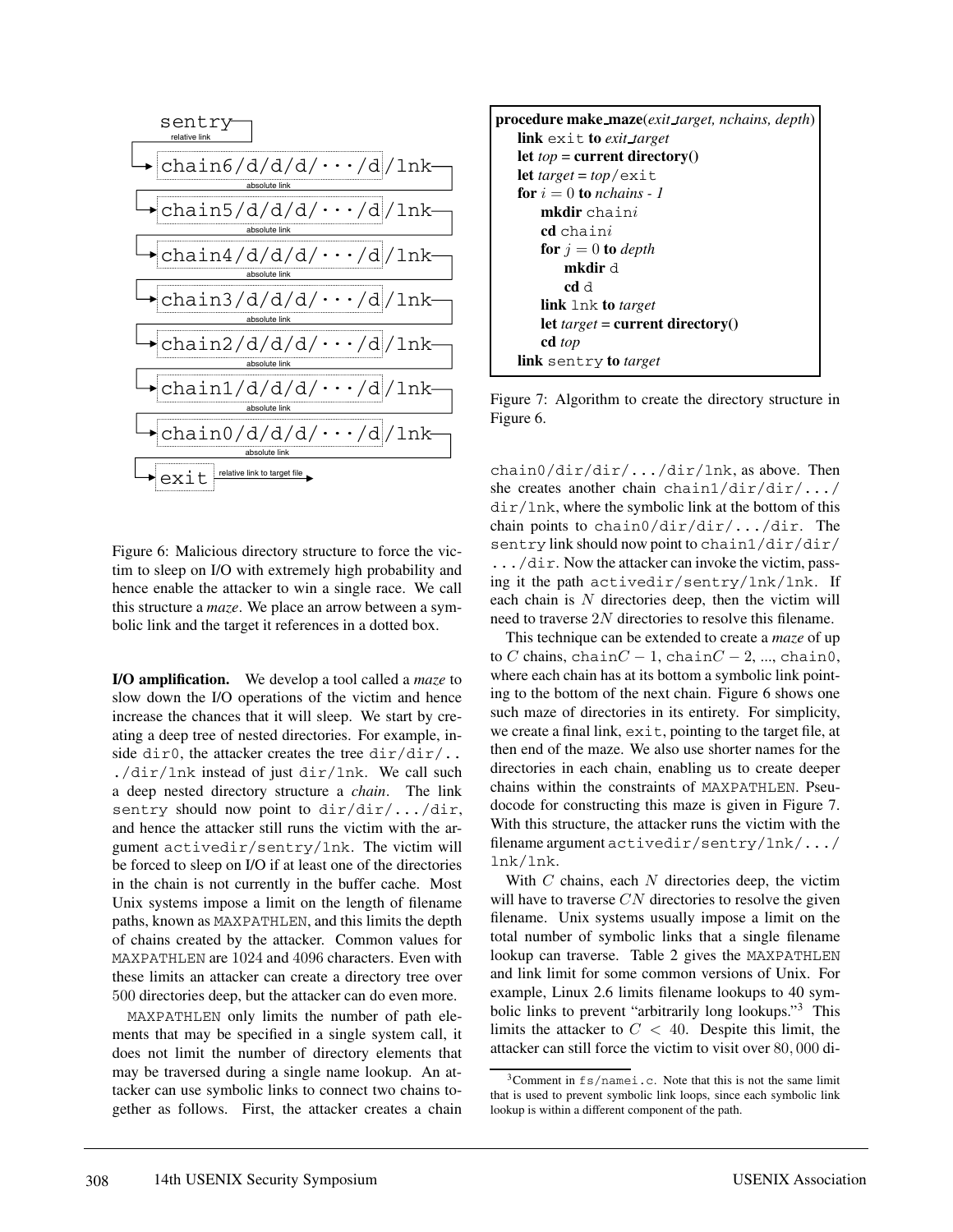| OS                 | Filesystem | MAXPATHLEN |    |      | Link limit Dir. Size Max. Maze Max. Maze |           |
|--------------------|------------|------------|----|------|------------------------------------------|-----------|
|                    |            |            |    | (KB) | Length                                   | Size (MB) |
| Linux $2.6.8$      | $ext{3}$   | 4096       | 40 |      | 81920                                    | 327       |
| Solaris 9          | ufs        | 1024       | 20 | 0.5  | 10240                                    | h.        |
| $FreeBSD 4.10-PR2$ | ufs        | 1024       | 32 | 0.5  | 16384                                    |           |

Table 2: MAXPATHLEN, the symbolic link limit, and other relevant parameters for three common Unix variants. Notice that on Linux a single filename lookup can require traversing over 300MB of on-disk data.

rectories every time it calls *access(2)* or *open(2)*. The attacker is very likely to win the race if even just one of these directories is not in the filesystem buffer cache.

Table 2 also shows the on-disk size of the largest maze possible on each system. This figure gives us some insight into why this attack is so successful. For example, under Linux 2.6, an attacker can construct a filename that requires loading over 300MB of data from disk, just to resolve it. It is not surprising that when the victim calls *access(2)* or *open(2)* on such a filename it is extremely likely to sleep on I/O, giving the attacker plenty of time to execute her attack.

**Probabilistic cache flushing.** Mazes are so powerful that the attacker does not need to flush all the attack directories from cache. Instead, she can simply do "best effort" flushing by engaging in filesystem activity of her own. This activity will cause the buffer cache to flush old items to make space for the new ones. For example, running the command grep -r any string /usr  $>$  /dev/null 2>&1<sup>4</sup> populates the buffer cache with new items and will often flush some of the attack directories from the cache. With large mazes, the recursive grep is very likely to flush at least one of the directories in each maze, enabling the attacker to successfully break the  $k$ -Race algorithm.

**Summary.** To defeat  $k$ -Race using  $k$  strengthening rounds, the attacker creates  $M = 2k + 2$  directories. maze $0, \ldots$ , maze $2k + 1$ , builds a maze in each of these directories, and sets the symlink activemaze to initially point to maze0, as shown in Figure 8. The exit links in the even-numbered mazes point to an attacker accessible file, and the exit links in the odd-numbered mazes point to the protected file under attack. After creating this directory setup, the attacker uses grep or some other common Unix tool to flush some of the directories in the mazes out of cache. She then executes the victim with the path activemaze/sentry/lnk/.../ lnk and advances activemaze to point to the next



Figure 8: Malicious directory structure to attack the  $k$ -Race defense using the maze structure from Figure 6. This construction is particularly effective when  $k$  is large.

maze directory whenever she detects that the access time of activemaze/sentry has changed.

**Experimental results.** We implemented the k-Race algorithm, including randomized delays between every system call and between each round of strengthening. We did not implement the extended  $k$ -Race defenses, such as setting the victim scheduling priority to FIFO or using mlock() to pin its pages in memory. We do not believe these enhancements would prevent our attack from succeeding.

We implemented and tested the attack on three Unix variants: Linux 2.6.8, Solaris 9, and FreeBSD 4.10-PR2. The Linux machine contains a 1.3GHz AMD Athlon processor, 1GB of RAM,and a 160GB, 7200RPM IDE disk with an 8MB on-disk cache and 9ms average seek time. The FreeBSD machine contains a 1.4GHz Pentium IV, 512MB of RAM, and a 40GB, 7200RPM IDE disk with a 2MB on-disk cache and 8.5ms average seek time. The Solaris machine is a multiprocessor with two 450MHz UltraSPARC processors, 1GB of RAM, and a RAID-1 mirror built on two 9GB SCSI disks: one 10, 000RPM drive with a 4MB buffer, and one 7200RPM disk with a

<sup>4</sup>We have found this method more reliable if the grep command searches the files on the same disk as the mazes. This is likely to be a consequence of on-disk caching.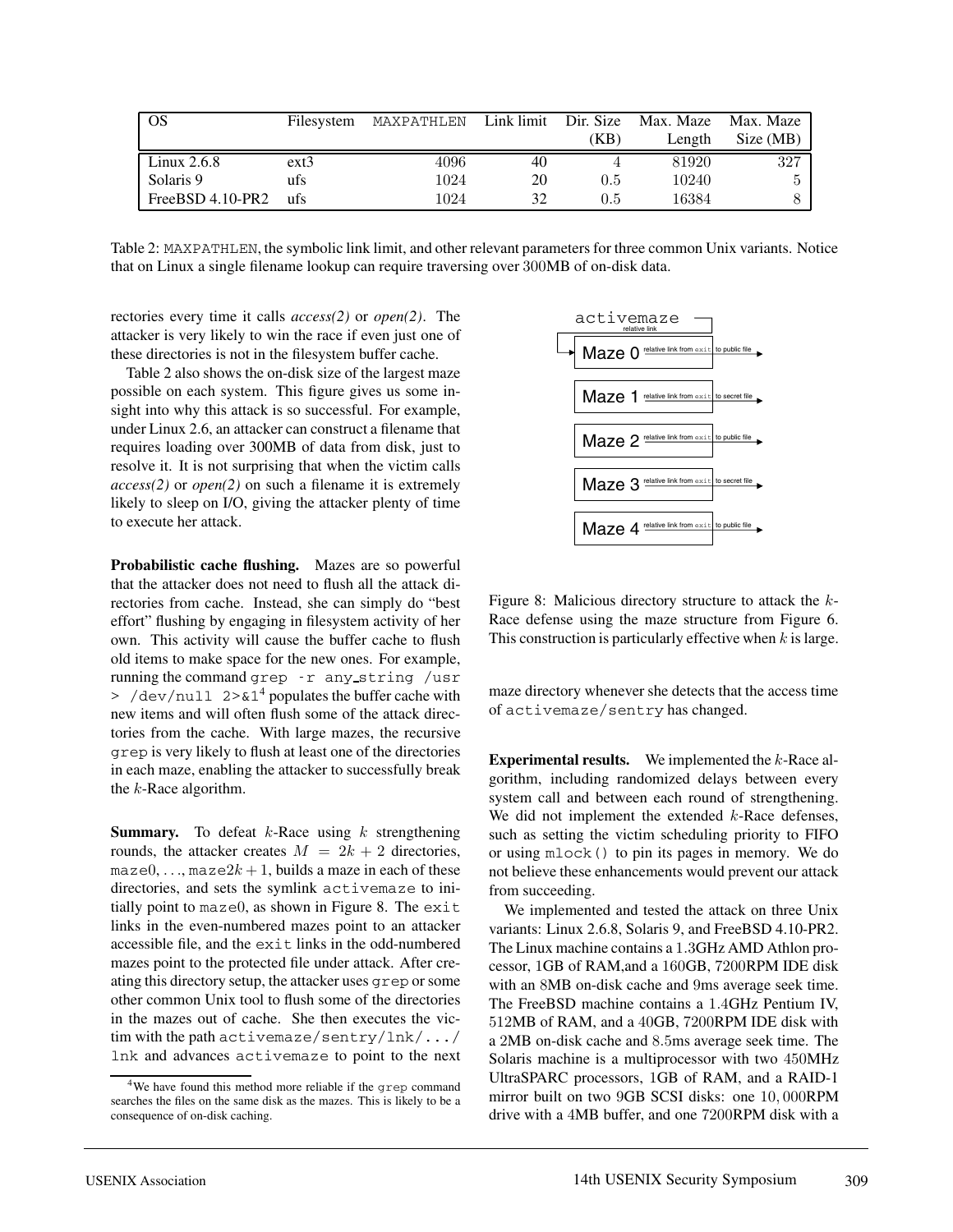| OS                 | $k$ -Race Parameters |                | <b>Attack Parameters</b> |              | Wins / Trials |
|--------------------|----------------------|----------------|--------------------------|--------------|---------------|
|                    | k.                   | Randomized     | М                        | $C \times N$ |               |
| Linux 2.6.8        | 100                  | N <sub>0</sub> | 201                      | 400          | 22/100        |
| Solaris 9          | 100                  | N <sub>0</sub> | 201                      | 400          | 83/100        |
| $FreeBSD 4.10-PR2$ | 100                  | N <sub>0</sub> | 201                      | <b>200</b>   | 100/100       |
| Linux 2.6.8        | 100                  | Yes            | 201                      | 400          | 19/100        |
| Solaris 9          | 100                  | Yes            | 201                      | 1200         | 77/100        |
| FreeBSD 4.10-PR2   | 100                  | Yes            | 201                      | <b>200</b>   | 88/100        |
| Linux $2.6.8$      | 1000                 | No             | 50                       | 7000         | 83/100        |

Table 3: Attack success rates against the k-Race algorithm.  $k$  is the k-Race security parameter,  $M$  is the number of maze directories used for the attack,  $C \times N$  is the total number of directories in each maze. We used grep to flush the filesystem cache before each trial. The first three experiments show that our maze attack works on several versions of Unix and scales to large values of  $k$  by using more mazes. The three experiments against the randomized  $k$ -Race algorithm show that our system call distinguishers are effective, and that our attack is insensitive to the ordering of the victim's calls to *access(2)*, *open(2)*, and *fstat(2)*. The last experiment with  $k = 1000$  shows that by re-using mazes we can even attack extremely large values of k.

2MB buffer. The Linux machine used the ext3 filesystem, while the Solaris and FreeBSD machine each used ufs. Table 2 summarizes the configuration and capabilities of each machine and its operating system. Our results are given in Table 3, and show that, even with  $k = 100$ , we can defeat the k-Race algorithm easily on a variety of systems. For example, we were able to win 83 out of 100 trials on Solaris, and 100 out of 100 trials on FreeBSD.

We stop short of performing an exhaustive analysis of how individual factors such as memory size, hard drive model, and operating system affect the success of our attack. Our goal is simply to show that the attack is successful under a broad sampling of realistic hardware and software characteristics, which is sufficient evidence that the  $k$ -Race defense must not be used in practice.

**Extensions.** Our attack avoids the filesystem cache by using a separate maze for each of the victim's system calls, but we can re-use mazes for extremely large values of k. As shown in Table 2, large mazes can consume over 300MB of disk space on some operating systems. A machine with, say, 1GB of RAM can only cache 3 of these mazes, so after the victim performs 4 system calls, the operating system will have flushed many of the cache entries for directories in the first maze. The attacker can therefore safely reuse the first maze. In general, the adversary can break the  $k$ -Race defense using extremely large k by creating as many mazes as necessary to fill the filesystem cache and then cycling among these mazes during the attack. We used this technique to attack k-Race with  $k = 1000$  on Linux 2.6, and found that with 50 mazes of sizes 28MB each, we can break the  $k$ -Race defense 83 times out of 100. (We used mazes smaller than the maximal size because, even with this size of maze, a single trial was taking over 5 minutes.)

If the I/O amplification methods described above are not sufficient to enable the attacker to win races handily, she can create thousands of dummy files in each directory of each chain. This method of slowing down name resolution was previously suggested by Mazières and Kaashoek [5]. These dummy entries will force the kernel to read even more data from disk while performing name resolution for each of the victim's system calls. As mentioned above, resolving a filename through a maze may require reading hundreds of megabytes of data from disk. By adding dummy entries in each chain directory, an attacker can force the kernel to read *gigabytes* of data from disk. We did not implement this extension because the basic mazes were sufficient to attack every system we tested.

In summary, we have shown a practical attack against the k-Race defense using extremely high values for the security parameter  $k$  and on a variety of Unix operating systems.

### **6 A Randomized** k**-Race Algorithm**

Dean and Hu's defense performs a deterministic sequence of *access(2)* and *open(2)* system calls, and the attack in Section 4 exploits that by deterministically switching between a publicly accessible file and the target file. This suggests a potential countermeasure to our attack: in each iteration of strengthening, the victim randomly chooses to perform either an *access(2)* or *open(2)* call. Now our attack will fail unless it can determine the victim's sequence of system calls. We next introduce system call distinguishers to overcome this obstacle.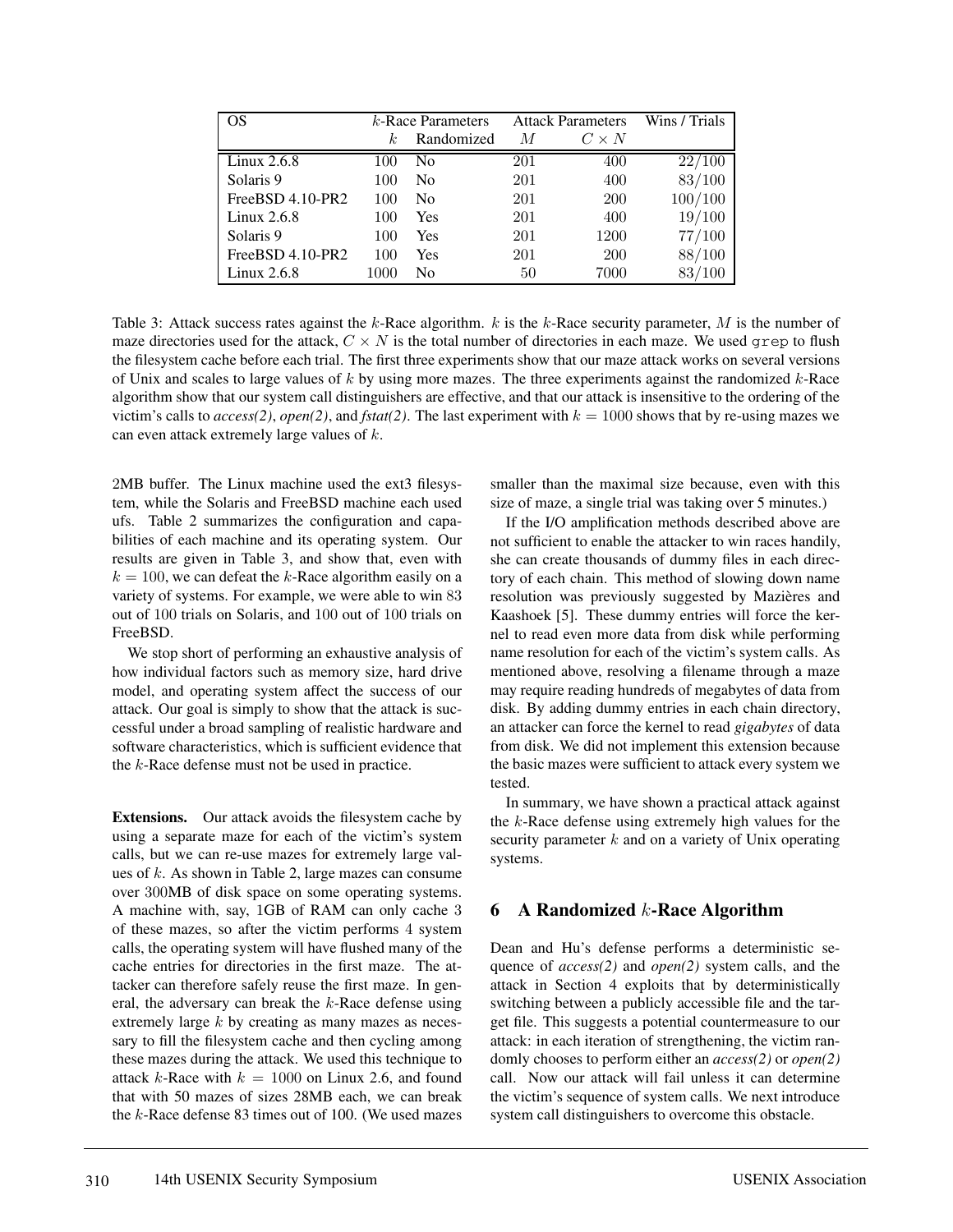

Figure 9: Malicious directory structure for attacking the randomized  $k$ -Race defense. The exit links in each maze point to the symbolic link target and the attacker points target to the public or protected file depending on the victim's current system call.

### **7 Attack on Randomized** k**-Race**

Recall that our attack program gains access to the CPU while the victim is in the middle of executing one of its system calls, so it is impossible for the adversary to predict the victim's next system call. Instead, we describe methods for determining the victim's current system call and reacting appropriately.

Distinguishing *access(2)* and *open(2)* calls is surprisingly easy on most Unix operating systems. In Solaris 9, any process can read the current system call number of any other process from /proc/*pid*/psinfo. Linux and FreeBSD do not export the system call numbers of processes, but we can exploit a side effect of their implementations of the *access(2)* system call. Recall that *access(2)* enables a setuid-root process to determine if the invoking user can access a certain file. When a setuidroot process runs, the invoking user's ID is stored in the processes *real user ID*, and its *effective user ID* is set to 0, giving it root privileges. FreeBSD implements the *access(2)* system call by copying the process's real user ID to its effective user ID, resolving the given filename and performing permission checks using the effective user ID, and then restoring the effective user ID to its original value. Every process's real and effective user IDs can be read from /proc/*pid*/status on FreeBSD, so an at-

| <b>for</b> $i = 1$ <b>to</b> $2k + 1$    |
|------------------------------------------|
| save atime(activemaze/sentry)            |
| while atime(activemaze/sentry) unchanged |
| sleep                                    |
| distinguish victim's current system call |
| toggle target symlink between secret and |
| public to match victim's system call     |
| link activemaze to mazei                 |

Figure 10: Attacker's algorithm to defeat the k-Race scheme after setting up the directory structure depicted in Figure 9. The victim opens the file activemaze/sentry/lnk/lnk/.../lnk.

tacker can determine whether the victim is currently calling *access(2)* or *open(2)* by simply checking the victim's user IDs: if the victim's effective and real user IDs are equal, then it is calling *access(2)*, otherwise it is calling *open(2)*. Linux implements *access(2)* in a similar way, but Linux has a notion of a process "filesystem user ID" (fsuid) that is used in all filesystem-related permission checks. The Linux *access(2)* system call copies the process's real user ID to its filesystem user ID instead of its effective user ID, but the attacker can still use the same idea. She simply checks whether the victim's filesystem ID is equal to its real user ID. We have tested these *access(2)*/*open(2)* distinguishers on Solaris 9, Linux 2.6, and FreeBSD, and they all work. Based on our reading of OpenBSD's source code, its *access(2)* implementation behaves just like FreeBSD's, so this attack should work on OpenBSD, as well.

Once the adversary has determined which system call the victim is executing, she must change the symbolic links in the maze to ensure the victim's system call succeeds. Toggling activemaze will not work because, by the time the attacker gets to run, the victim has already resolved that symbolic link. The attacker needs to switch a symbolic link that the victim has not processed yet. To support this operation, we set up the mazes as shown in Figure 9, and the attacker toggles the symbolic link, target, between the public and protected files based on the victim's current system call. Figure 10 shows the attacker's new algorithm. When the victim makes a system call, it is forced to sleep on I/O while resolving the filename. The attacker then wakes up, determines the victim's current system call, switches target so the victim's system call will succeed, and advances activemaze to point to the next maze. When the victim resumes, it finishes resolving the filename using the new value for target, so the system call succeeds.

We tested this attack on Linux, Solaris, and FreeBSD. Table 3 shows our results. Against the randomized  $k$ -Race algorithm using  $k = 100$  our attack won at least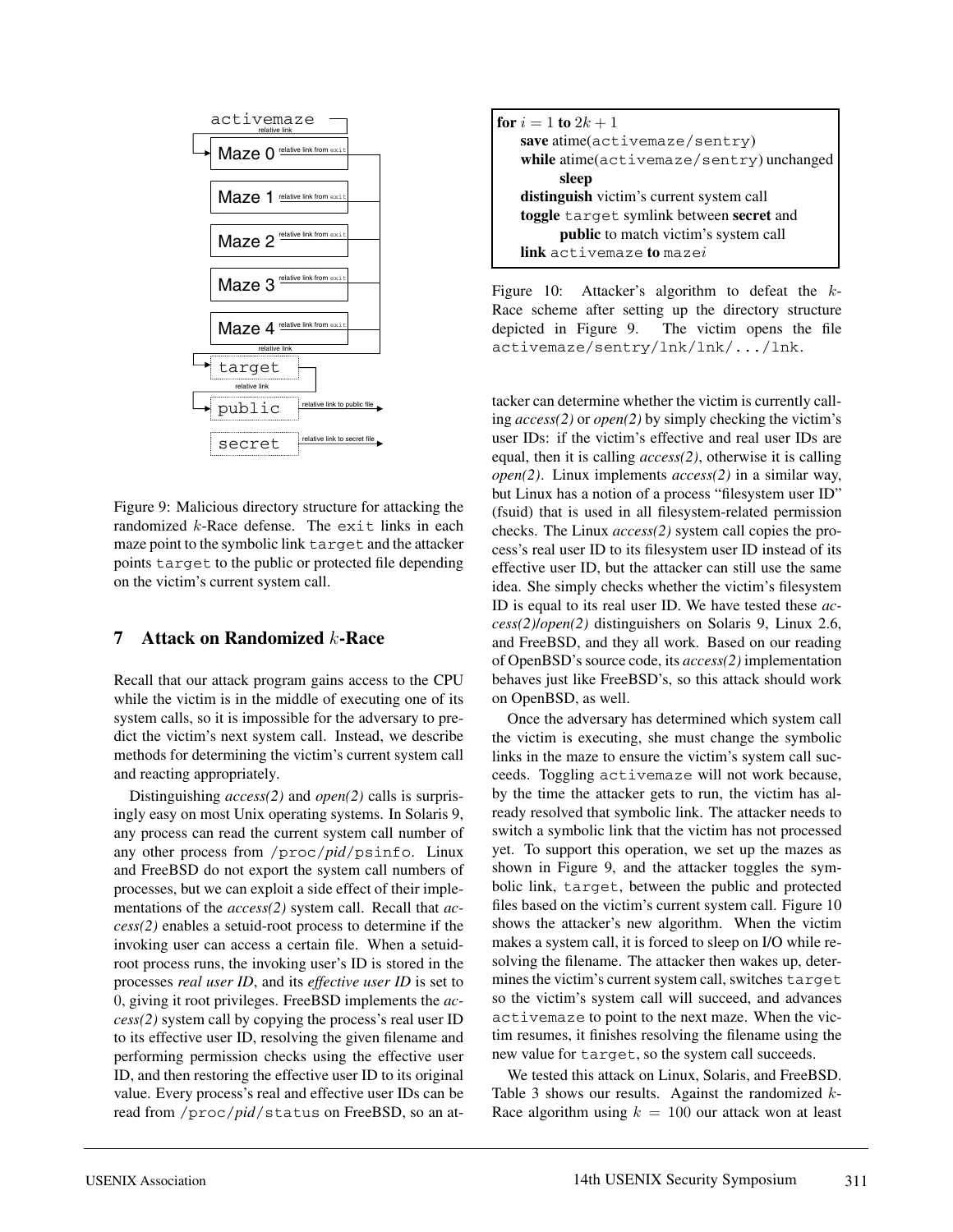|                         | Linux $2.6$          | FreeBSD 4.10-PR2 | Solaris 9       |
|-------------------------|----------------------|------------------|-----------------|
|                         | 1.7 GHz Athlon       | 1.3GHZ P-IV      | 450MHZ Ultra    |
| $access(2)$ /open $(2)$ | $3 \mu$ sec          | $8 \mu$ sec      | $253 \mu$ sec   |
| $k$ -Race, $k = 7$      | $30 \mu \text{ sec}$ | 91 $\mu$ sec     | 2210 $\mu$ sec  |
| $k$ -Race, $k = 100$    | 393 $\mu$ sec        | 1190 $\mu$ sec   | 27600 $\mu$ sec |
| Fork-Open               | 135 $\mu$ sec        | 582 $\mu$ sec    | 5750 $\mu$ sec  |

Table 4: Running times for different *access(2)*/*open(2)* techniques on different operating systems. We measured the elapsed cycle count for each call and repeated each measurement 1000 times to compute the average speed. The measurements for the k-Race algorithm do not include randomized waits, so these results are a lower bound on the running time of  $k$ -Race.

19% of the trials and up to 88%. From this, we conclude that the randomized  $k$ -Race algorithm is not secure. Note also that by using system call distinguishers our attack on the randomized algorithm performs about as well as the attack on the deterministic algorithm.

The three techniques we have developed in this paper — mazes, synchronization primitives, and system call distinguishers — are general tools that adversaries can use to exploit a variety of Unix filesystem races. For this reason, we believe that race condition exploits are real threats that should be treated with the same level of care as other software vulnerabilities, such as buffer overflows and format string bugs.

### **8 Other Defenses**

**Fork.** As mentioned by Dean and Hu, there is at least one secure, cross-platform option to solve this problem. A program can eschew the use of the *access(2)* system call and rely on the operating system to enforce the permission checks when it opens the file. When the program needs to open an invoker-accessible file, it can fork a new process that then uses the *setuid(2)* call to drop the setuid privilege and run only with the rights of the invoker. The new process can then call *open(2)* and the operating system will enforce that the program's invoker has rights to open the file. Once the forked process successfully obtains a file descriptor, it can use standard Unix IPC mechanisms to pass the file descriptor back to its parent process. The parent process can use the file descriptor as normal.

We have implemented this forking technique and tested it on Linux 2.4, 2.6, Solaris 9.1, and FreeBSD 4.10-PR2 [11]. Our *fork(2)*/*open(2)* function has the same interface as *open(2)*, taking a string pathname and a flags parameter. It returns a file descriptor but ensures that the program's invoker (determined by *getuid(2)*) can access the file. We envision that the code can be placed in a library, such as libc.

One drawback with this technique is that it is much slower than the  $k$ -Race scheme using the recommended parameter  $k = 7$ , as can be seen in Table 4. However, we have shown that k-Race is insecure even up to  $k =$ 100, and our experiments show that the *fork(2)*/*open(2)* solution is faster than k-Race with  $k = 100$ .

**Kernel solutions.** Forking a process to open a file is a heavy-weight solution, and a little help from the kernel could go a long way. For example, if temporarily dropping privileges were portable across different versions of Unix, then a setuid-root program could simply temporarily drop privileges, open the file, and restore privileges. Privilege management in Unix is a notorious mess [2], but any progress on that problem would translate into immediate improvements here. Alternatively, OS kernels can add a new flag, O RUID, to the set of flags for the open call, as suggested by Dean and Hu.

Until privilege management or the O\_RUID flag become standardized, the C library can emulate these features to create a simple portable interface. For example, the C library could introduce a new set of user id management interfaces that hide all the non-portable details of each OS implementation. Similarly, the C library could emulate O RUID by temporarily dropping privileges while performing the *open(2)* call.

Any solution like these would enable setuid-root programs to open files with the same security guarantees as the *fork(2)*/*open(2)* solution, but with the performance of a simple call to *open(2)*. This would be a significant performance benefit, as shown in Table 4, and would be clearly superior to Dean and Hu's defense in both security and speed.

## **9 Related Work**

A number of projects use static analysis techniques to find race conditions in C source code. Bishop and Dilger gave one of the earliest formal descriptions of the *access(2)*/*open(2)* race condition and used this formalism to characterize when the race condition occurs [1]. Using this characterization, they developed a static analysis tool that finds TOCTTOU races by looking for sequences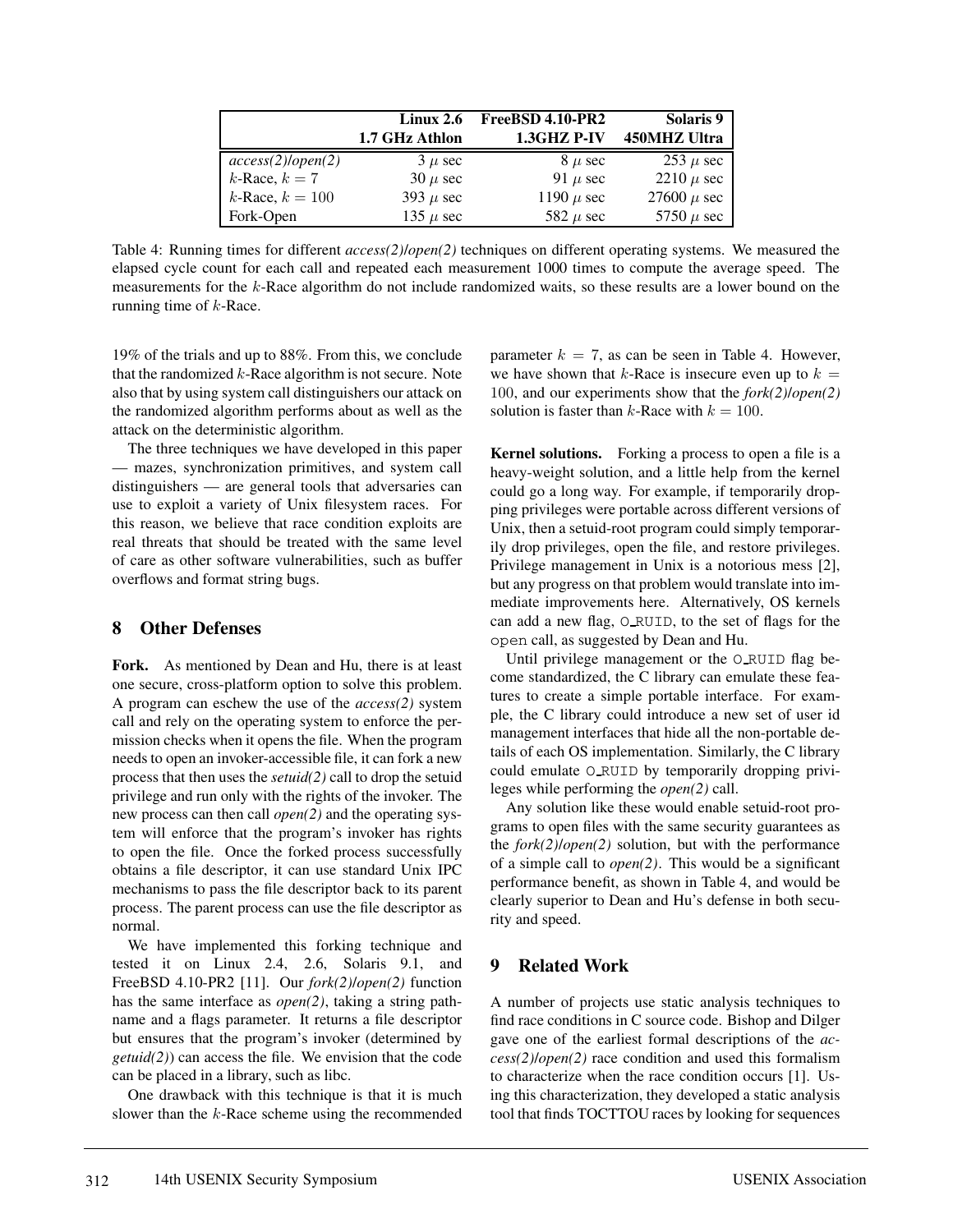of file system operations that use lexically identical arguments. Because their tool performs no data flow analysis, it may fail to report some real vulnerabilities. Chen et al. used software model checking to check temporal safety properties in eight common Unix applications [3]. Their tool, MOPS, is able to detect *stat(2)*/*open(2)* races. Later work with MOPS by Schwarz et al. checked all of Red Hat 9 and found 41 filesystem TOCTTOU bugs [10]. MOPS has similar limitations to Bishop and Dilger's tool because it also doesn't perform data flow analysis.

Static analysis techniques may generate many false positives, requiring the developer to sift through numerous warnings to find the actual bugs. Dynamic techniques aim to reduce the number of false positives by observing runtime program behavior and looking for TOCTTOU race conditions. Tsyrklevich and Yee detected races by looking for "pseudo-transactions", i.e. pairs of system calls that are prone to TOCTTOU file race vulnerabilities [12]. Upon detecting a race in a running system, their tool asks the user for a course of action. Ko and Redmond used a similar approach to look for dangerous sequences of system calls [7]. They wrote a kernel extension that looks for *interfering* system calls, i.e. system calls that changes the outcome of another group of system calls. For example, their scheme would detect our attack because the attacker's *unlink(2)* calls *interfere* with the victim's calls to *open(2)* and *access(2)*. Cowan et al developed RaceGuard, a kernel enhancement that prevents temporary file creation race conditions by detecting changes to the file system between calls to *stat(2)* and *open(2)*. Related to Tsyrklevich and Yee's pseudo-transaction notion, the QuickSilver operating system adds support for filesystem transactions [9]. A process could prevent TOCTTOU races by enclosing dependent system calls in one transaction. Mazières and Kaashoek give principles for designing an operating system to avoid TOCTTOU bugs [5]. They note that an attacker can create many files in a directory so that name resolution slows down and hence easily win TOCTTOU file races. Their solution encompasses a richer OS interface to enable finer grain access controls and greater control over name resolution.

### **10 Conclusion**

We described a practical attack on the  $k$ -Race algorithm, developed a randomized version of  $k$ -Race, and broke that scheme, too. The latter attack shows that our system call distinguishers are a powerful attack tool and that our attack is insensitive to the exact sequence of system calls performed by the victim. We therefore reaffirm the conventional wisdom that *access(2)* should never be used in secure programs. The tools we created as part of this attack — mazes, system call synchronizers, and system call distinguishers — are applicable to a wide variety of Unix filesystem races. We discussed several alternative solutions to *access(2)*/*open(2)* races that offer deterministic security guarantees.

#### **Availability**

The source code for our  $k$ -Race implementation and attack software is available at http://nikita.ca/ research/races.tar.gz.

#### **Acknowledgements**

We would like to thank David Molnar and the anonymous reviewers for their insightful comments and our shepherd, Eu-Jin Goh, for his help in preparing the final version of this paper. This work was supported in part by the NSF under grants CCR-0093337 and CCF-0430585 and by the US Postal Service.

#### **References**

- [1] Matt Bishop and Michael Dilger. Checking for race conditions in file accesses. *Computing Systems*, 9(2):131–152, Spring 1996.
- [2] Hao Chen, Drew Dean, and David Wagner. Setuid demystified. In *Proceedings of the 11th Usenix Security Symposium*, pages 171–190, August 2002.
- [3] Hao Chen, Drew Dean, and David Wagner. Model checking one million lines of C code. In *Proceedings of the 11th Annual Network and Distributed System Security Symposium (NDSS)*, pages 171– 185, February 2004.
- [4] Drew Dean and Alan Hu. Fixing races for fun and profit: How to use *access*(2). In *Proceedings of 13th Usenix Security Symposium*, pages 195 – 206, August 2004.
- [5] David Mazières and M. Frans Kaashoek. Secure applications need flexible operating systems. In *Proceedings of the 6th Workshop on Hot Topics in Operating Systems (HotOS-VI)*, pages 56–61, 1997.
- [6] Norm Hardy. The confused deputy: (or why capabilities might have been invented). *ACM SIGOPS Operating Systems Review*, 22(4):36–38, October 1988.
- [7] Calvin Ko and Timothy Redmond. Noninterference and intrusion detection. In *Proceedings of the 2002 IEEE Symposium on Security and Privacy*, pages 177–187, May 2002.